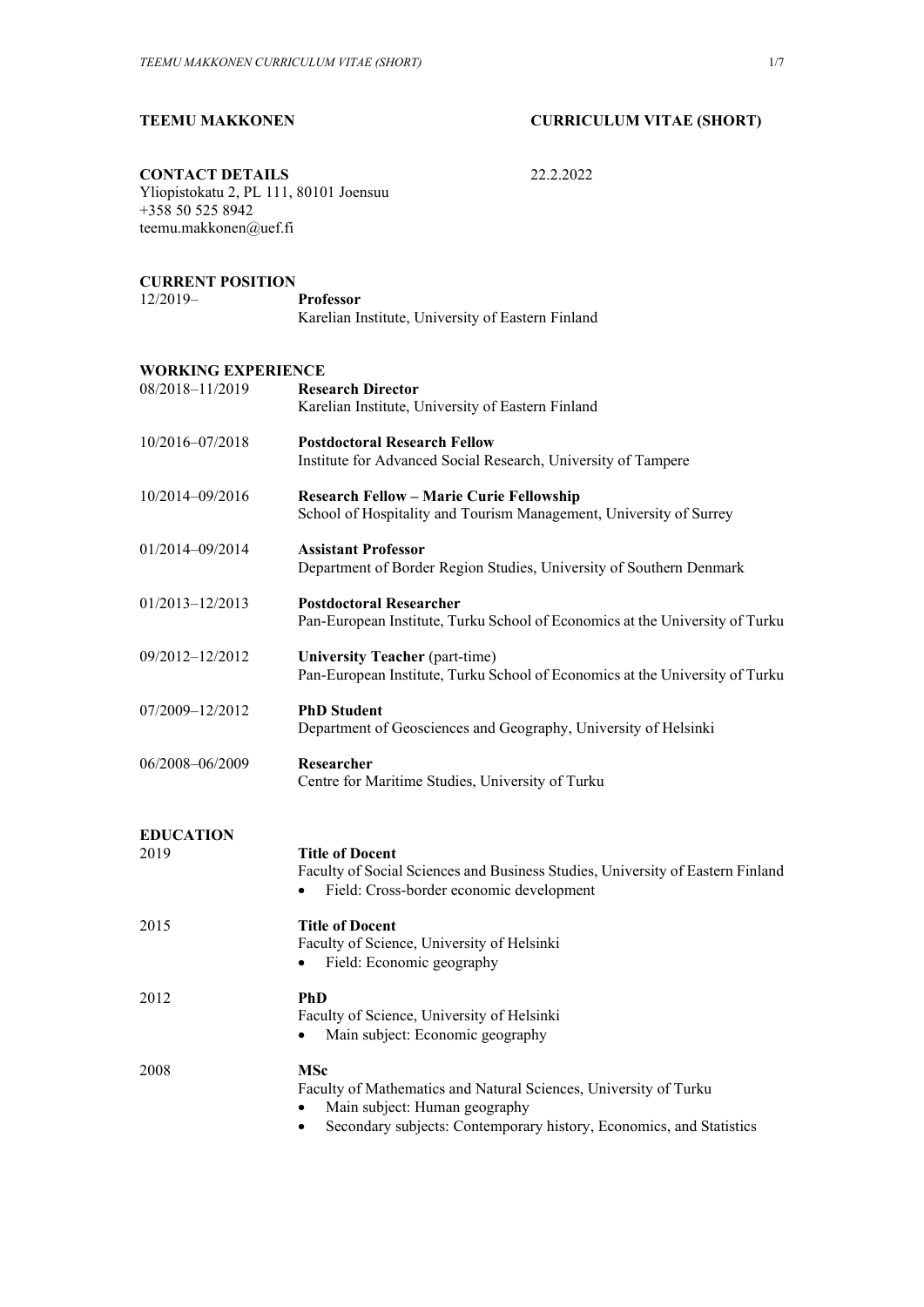| $2020 -$                    | <b>MEMBERSHIP IN EDITORIAL BOARDS AND COMMITTEES</b><br><b>Member of the Organising Committee</b><br>Nordic Geographers Meeting 2022          |
|-----------------------------|-----------------------------------------------------------------------------------------------------------------------------------------------|
| $2020 -$                    | <b>Committee member</b><br>Karelian Executive Committee of the Fennoscandian Green Belt                                                       |
| $2017-$                     | <b>Member of the Editorial Board</b><br>Bulletin of Geography. Socio-economic Series                                                          |
| $2017-$                     | <b>Member of the Editorial Board</b><br>Management                                                                                            |
| $2016-$                     | <b>Member of the Editorial Board</b><br>International Journal of Knowledge-Based Development                                                  |
| $2016-$                     | <b>Member of the Editorial Board</b><br>Fennia                                                                                                |
| 2010-2012                   | <b>Committee member</b><br>Geographical Society of Finland                                                                                    |
| <b>MAJOR GRANTS</b><br>2021 | Smart shrinking in the North Karelian rural areas (ALKUVOIMA)<br>Rural Development Fund, 98 000 $\epsilon$ (Project team member)              |
| 2021                        | Smart shrinking in Finland (ÄLY)<br>Prime Minister's Office (Finland), 137 000€ (Project team member)                                         |
| 2020                        | Effects of subsidized collaboration on spatial innovation capacity<br>(COSPIN)<br>Business Finland, 127 500€ (WP Leader)                      |
| 2020                        | Adaptive and innovative countryside (SOMA)<br>Ministry of Agriculture and Forestry of Finland, 123 000€ (PI)                                  |
| 2019                        | Quality of life measurement and methodology (ESPON QoL)<br>ESPON, 112 000€ (Project team member)                                              |
| 2014                        | Cross-border regional innovation system integration (CRISI)<br>Marie Curie Fellowship, 221 000 $\epsilon$ (Applicant)                         |
| 2013                        | A framework model on MNE's impact on global development challenges<br>in emerging markets (MNEmerge)<br>FP7, 212 000 $\in$ (Deputy WP Leader) |

## **SELECTED PUBLICATIONS**

- Cappellano, F., **T. Makkonen,** N. Dotti, A. Morisson & A. Rizzo (forthcoming). Where innovation meets directionality: An index to measure regional readiness to deal with societal challenges. *European Planning Studies.* DOI: 10.1080/09654313.2021.1976114
- Cappellano, F., C. Sohn, **T. Makkonen** & V. Kaisto (forthcoming). Bringing borders back into crossborder regional innovation systems: Functions and dynamics. *Environment and Planning A.* DOI: 10.1177/0308518X221073987
- Corrente, S., A. Garcia-Bernabeu, S. Greco & **T. Makkonen** (forthcoming). Robust measurement of innovation performances in Europe with a hierarchy of interacting composite indicators. *Economics of Innovation and New Technology.* DOI: 10.1080/10438599.2021.1910815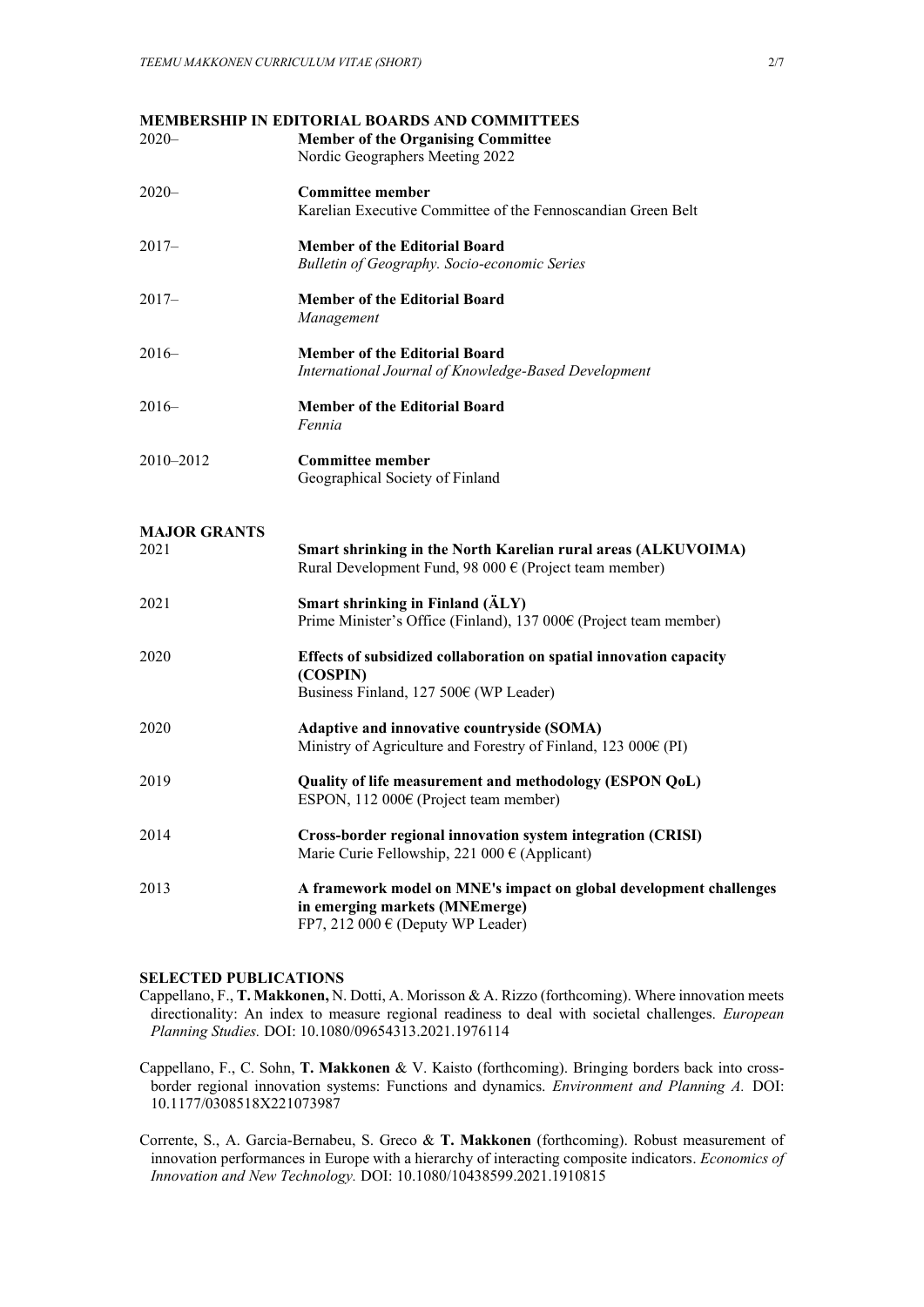- Ghinoi, S., B. Steiner & **T. Makkonen** (forthcoming). The role of proximity in stakeholder networks for Smart Specialisation: A Sparsely Populated Area case study. *Innovation: The European Journal of Social Science Research.* DOI: 10.1080/13511610.2021.1879631
- Luukkonen, J., M. Weckroth, T. Kemppainen, **T. Makkonen** & H. Sirviö (forthcoming). Urbanisation and the shifting conditions of the state as a territorial-political community: A study of the geographies of political efficacy. *Transactions of the Institute of British Geographers.* DOI: 10.1111/tran.12503
- **Makkonen, T.** (forthcoming). Board diversity and firm innovation: A meta-analysis. *European Journal of Innovation Management.* DOI: 10.1108/EJIM-09-2021-0474
- Rodríguez, I., A. Mantecón, A.M. Williams, **T. Makkonen** & Y.R. Kim (forthcoming). Originality: The holy grail of tourism research. *Journal of Travel Research.* DOI: 10.1177/00472875211033343
- Aldieri, L., **T. Makkonen** & C.P. Vinci (2022). Do research and development and environmental knowledge spillovers facilitate meeting sustainable development goals for resource efficiency? *Resources Policy* 76: 102603.
- Leick, B., S. Gretzinger & **T. Makkonen** (eds.) (2022). *The Rural Enterprise Economy.* Routledge, Abingdon.
- **Makkonen, T.** & T. Mitze (2022). Can research and development (R&D) funding stimulate recovery growth? *Business Finland Policy Brief* 2022: 1.
- Mou, N., Z. Liu, Y. Zheng, **T. Makkonen,** T. Yang & L. Zhang (2022). Cycling in Tibet: An analysis of tourists' spatiotemporal behavior and infrastructure. *Tourism Management* 88: 104418.
- Saarinen, E. & **T. Makkonen** (2022). Entrepreneurship in rural areas: Locational choices and embeddedness. In: Leick, B., S. Gretzinger & T. Makkonen (eds.), *The Rural Enterprise Economy*, 162–177. Routledge, Abingdon.
- Aldieri, L., **T. Makkonen** & C.P. Vinci (2021). Spoils of innovation? Employment effects of R&D and knowledge spillovers in Finland. *Economics of Innovation and New Technology* 30, 356–370.
- Ghinoi, S., B. Steiner, **T. Makkonen** & R. Hassink (2021). Smart specialization strategies in the periphery: A data triangulation approach to governance issues and practices. *Regional Studies* 55, 402– 413.
- Korhonen, J., A. Koskivaara, **T. Makkonen,** N. Yakusheva & A. Malkamäki (2021). Resilient crossborder regional innovation systems for sustainability? A systematic review of drivers and constraints. *Innovation: The European Journal of Social Science Research* 34, 202–221.
- **Makkonen, T.** & T. Inkinen (2021). Systems of environmental innovation: Sectoral and technological perspectives on ballast water treatment systems. *WMU Journal of Maritime Affairs* 20, 81–98.
- **Makkonen, T.** & P. Kahila (2021). Vitality policy as a tool for rural development in peripheral Finland. *Growth and Change* 52, 706–726.
- Sotarauta, M., **T. Makkonen**, S. Moisio & H. Kurikka (2021). Suomen aluekehityksen skenaariot 2040. *Työ- ja elinkeinoministeriön julkaisuja* 2021: 60.
- Weidenfeld, A., **T. Makkonen** & N. Clifton (2021). From interregional knowledge networks to systems. *Technological Forecasting and Social Change* 171: 120904.
- Zheng, Y., N. Mou, L. Zhang, **T. Makkonen** & T. Yang (2021). Chinese tourists in Nordic countries: An analysis of spatio-temporal behavior using geo-located travel blog data. *Computers, Environment and Urban Systems* 85: 101561.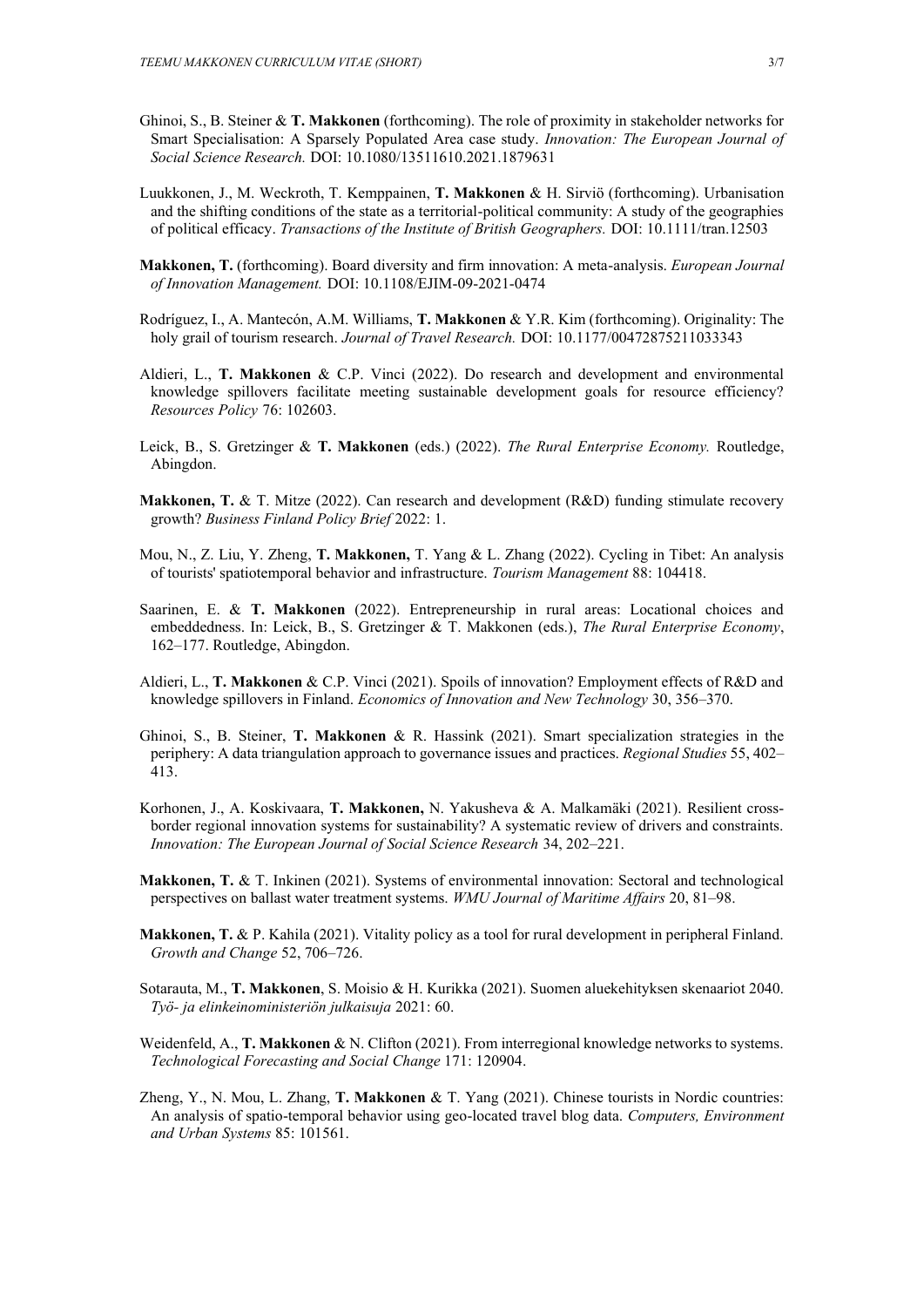- Aldieri, L., **T. Makkonen** & C.P. Vinci (2020). Environmental knowledge spillovers and productivity: A patent analysis for large international firms in the energy, water and land resources fields. *Resources Policy* 69: 101877.
- Cappellano, F. & **T. Makkonen** (2020). Cross-border regional innovation ecosystems: The role of nonprofit organizations in cross-border cooperation at the US–Mexico border. *GeoJournal* 85, 1515–1528.
- Cappellano, F. & **T. Makkonen** (2020). The proximity puzzle in cross-border regions. *Planning Practice & Research* 35, 283–301
- Hjaltadóttir, R.E., **T. Makkonen** & T. Mitze (2020). Inter-regional innovation cooperation and structural heterogeneity: Does being a rural, or border region, or both, make a difference? *Journal of Rural Studies* 74, 257–270.
- **Makkonen, T.,** Gretzinger, S., R.E. Hjaltadóttir, Lorentzen, A. & Shearmur, R. (2020). Guest editorial: Innovation in peripheries and borderlands. *Journal of Rural Studies* 78, 531–533.
- **Makkonen, T.** & P. Kahila (2020). Vitality policy as a tool to attract in-migration to rural regions. *Siirtolaisuus – Migration* 46(1), 11–14.
- **Makkonen, T.** & B. Leick (2020). Locational challenges and opportunities for SMEs in border regions. *European Planning Studies* 28, 2078–2098.
- Mitze, T. & **T. Makkonen** (2020). When interaction matters: The contingent effects of spatial knowledge spillovers and internal R&I on firm productivity. *Journal of Technology Transfer* 45, 1088–1120.
- Mou, N., R. Yuan, T. Yang, H. Zhang, J. Tang & **T. Makkonen** (2020). Exploring spatio-temporal changes of city inbound tourism flow: The case of Shanghai, China. *Tourism Management.* 76: 103955.
- Mou, N., Y. Zheng, **T. Makkonen,** T. Yang, J. Tang & Y. Song (2020). Tourists' digital footprint: The spatial patterns of tourist flows in Qingdao, China. *Tourism Management* 81: 104151.
- Rho, S., M. Lee & **T. Makkonen** (2020). The role of open innovation platforms in facilitating userdriven innovation in innovation ecosystems. *International Journal of Knowledge-Based Development* 11, 288–304.
- Williams, A.M., I. Rodríguez & **T. Makkonen** (2020). Innovation and smart destinations: Critical insights. *Annals of Tourism Research* 83: 102930.
- **Makkonen, T.** & T. Mitze (2019). Deconstructing the education-innovation-development nexus in the EU-28 using panel causality and poolability tests. *Journal of the Knowledge Economy* 10, 516–549.
- **Makkonen, T.**, A. Jolkkonen, P. Kahila, V. Lemponen & P. Forsberg (2019). Puhtia Pohjois-Karjalaan: Kuntien elinvoimaselvitys. *SPATIA Raportteja* 2019:1.
- Rodríguez, I., **T. Makkonen** & A.M. Williams (2019). Originality peer review assessment in tourism journals: Critical perspective of key gatekeepers. *Annals of Tourism Research* 77, 1–11.
- Tang, J., A.M. Williams, **T. Makkonen** & J. Jiang (2019). Are different types of inter-firm linkages conducive to different types of tourism innovation? *International Journal of Tourism Research* 21, 901–913.
- Inkinen, T., M. Merisalo & **T. Makkonen** (2018). Variations in the adoption of and willingness to use e-services in three differentiated urban areas. *European Planning Studies* 26, 950–968.
- **Makkonen, T.**, T.J. Hokkanen, T. Morozova & M. Suharev (2018). A social network analysis of cooperation in forest, mining and tourism industries in the Finnish–Russian cross-border region: Connectivity, hubs and robustness. *Eurasian Geography and Economics* 59, 685–707.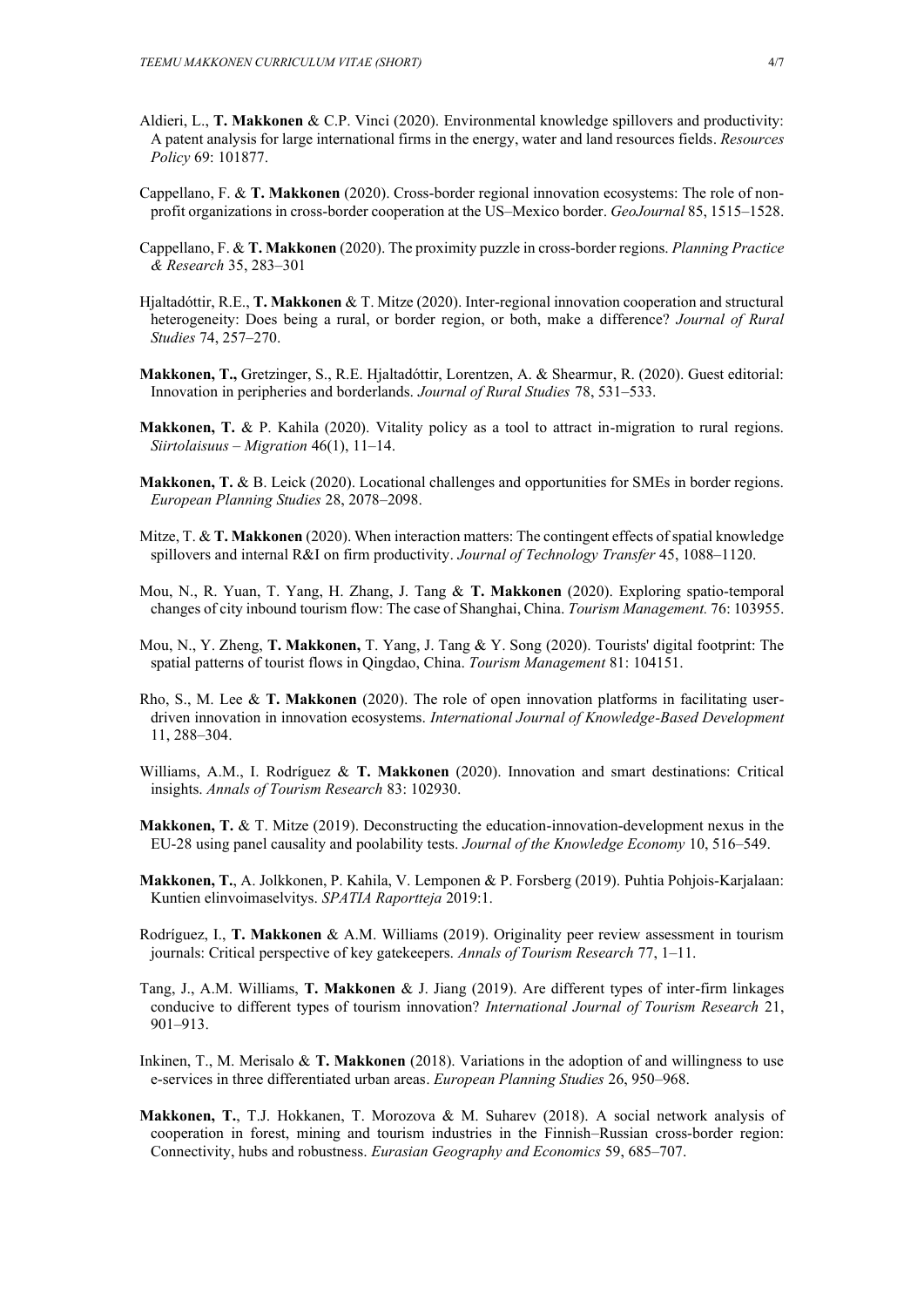- **Makkonen, T. & T.** Inkinen (2018). Sectoral and technological systems of environmental innovation: The case of marine scrubber systems. *Journal of Cleaner Production* 200, 110–121.
- **Makkonen, T.**, M. Merisalo & T. Inkinen (2018). Containers, facilitators, innovators? The role of cities and city employees in innovation activities. *European Urban and Regional Studies* 25, 106–118.
- **Makkonen, T.** & A.M. Williams (2018). Developing survey metrics for analysing cross-border proximity. *Geografisk Tidsskrift – Danish Journal of Geography* 118, 114–121.
- **Makkonen, T.**, A.M. Williams & A. Habersetzer (2018). Foreign board members and firm innovativeness: An exploratory analysis for setting a research agenda. *Corporate Governance* 18, 1057–1073.
- **Makkonen, T.**, A.M. Williams, T. Mitze & A. Weidenfeld (2018). Science and technology cooperation in cross-border regions: A proximity approach with evidence for Northern Europe. *European Planning Studies* 26, 1961–1979.
- **Makkonen, T.**, A.M. Williams, A. Weidenfeld & V. Kaisto (2018). Cross-border knowledge transfer and innovation in the European neighbourhood: Tourism cooperation at the Finnish-Russian border. *Tourism Management* 68, 140–151.
- Hjaltadóttir, R.E., **T. Makkonen** & N.K. Sørensen (2017). Cross-border innovation cooperation: Partner selection, national borders and knowledge bases. In Karlsson, C., M. Andersson & L. Bjerke (eds.): *Geographies of Growth: Innovations, Networks and Collaborations,* 330–353. Edward Elgar, Cheltenham.
- **Makkonen, T.** (2017). North from here: The collaboration networks of Finnish metal music genre superstars. *Creative Industries Journal* 10, 104–118.
- **Makkonen, T.**, A. Weidenfeld & A.M. Williams (2017). Cross-border regional innovation system integration: An analytical framework. *Tijdschrift voor Economische en Sociale Geografie* 108, 805– 820.
- Muller, E., A. Zenker, M. Hufnagl, J-A. Héraud, E. Schnabl, **T. Makkonen** & H. Kroll (2017). Smart specialisation strategies and cross-border integration of regional innovation systems: Policy dynamics and challenges for the Upper Rhine. *Environment and Planning C* 35, 684–702.
- **Makkonen, T.** (2016). Cross-border shopping and tourism marketing: The case of Southern Jutland, Denmark. *Scandinavian Journal of Hospitality and Tourism* 16, S36–S50.
- **Makkonen, T.** (2016). Measuring cross-border regional integration with composite indicators: The Oresund integration index. In Jeremic, V., Z. Radojicic & M. Dobrota (eds.): *Emerging Trends in the Development and Application of Composite Indicators,* 1–19. IGI Global, Hershey.
- **Makkonen, T.** & T. Mitze (2016). Scientific collaboration between 'old' and 'new' member states: Did joining the European Union make a difference? *Scientometrics* 106, 1193–1215.
- **Makkonen, T.** & S. Repka (2016). The innovation inducement impact of environmental regulations on maritime transport: A literature review. *International Journal of Innovation and Sustainable Development* 10, 69–86.
- **Makkonen, T.** & S. Rohde (2016). Cross-border regional innovation systems: Conceptual backgrounds, empirical evidence and policy implications. *European Planning Studies* 24, 1623–1642.
- **Makkonen, T.** & A. Weidenfeld (2016). Knowledge-based urban development of cross-border twin cities. *International Journal of Knowledge-Based Development* 7, 389–406.
- **Makkonen, T.** & A.M. Williams (2016). Border region studies: The structure of an 'offbeat' field of regional studies. *Regional Studies, Regional Science* 3, 693–705.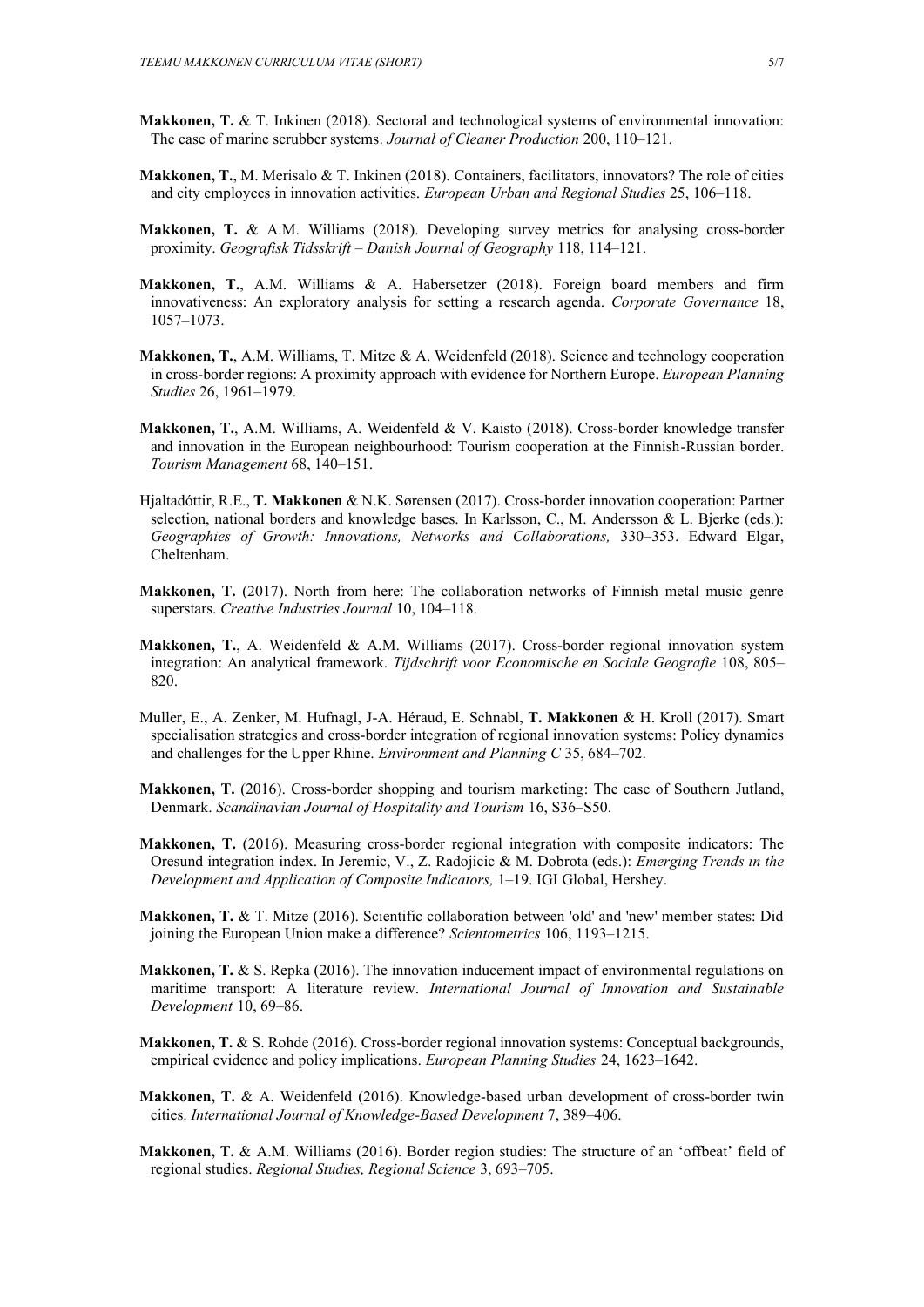- **Makkonen, T.** (2015). National innovation system capabilities among leader and follower countries: Widening gaps or global convergence? *Innovation and Development* 5, 113–129.
- **Makkonen, T.** (2015). Northern comfort: Geographical scale, locality and the evolution of networks in the Finnish metal music genre. *Area* 47, 334–340.
- **Makkonen, T.** (2015). Scientific collaboration in the Danish–German border region of Southern Jutland–Schleswig. *Geografisk Tidsskrift – Danish Journal of Geography* 115, 27–38.
- **Makkonen, T.** & T. Inkinen (2015). Geographical and temporal variation of regional development and innovation in Finland. *Fennia – International Journal of Geography* 193, 134–147.
- Yigitcanlar, T., T. Inkinen & **T. Makkonen** (2015). Does size matter? Knowledge-based development of second-order city-regions in Finland. *disP – The Planning Review* 51(3), 62–77.
- **Makkonen, T.** (2014). National innovation system dynamics in East Central Europe, the Baltic Countries and Russia. In Zhuplev, A. & K. Liuhto (eds.): *Geo-Regional Competitiveness in Central and Eastern Europe, the Baltic Countries, and Russia,* 32–56. IGI Global, Hershey.
- **Makkonen, T.** (2014). Tales from the thousand lakes: Placing the creative network of metal music in Finland. *Environment and Planning A* 46, 1586–1600.
- **Makkonen, T.** & T. Inkinen (2014). Innovation quality in knowledge cities: Empirical evidence of innovation award competitions in Finland. *Expert Systems with Applications* 41, 5597–5604.
- **Makkonen, T.** & T. Inkinen (2014). Spatial scaling of regional strategic programmes in Finland: A qualitative study of clusters and innovation systems. *Norsk Geografisk Tidsskrift – Norwegian Journal of Geography* 68, 216–227.
- **Makkonen, T.** (2013). Government science and technology budgets in times of crises. *Research Policy*  42, 817–822.
- **Makkonen, T.** (2013). Huomioita innovaatiotutkimuksesta suomenkielisissä yhteiskuntatieteellisissä sarjajulkaisuissa. *Terra – Geographical Journal* 125, 151–156.
- **Makkonen, T.** & T.J. Hokkanen (2013). ICT innovation and local economy: Mobile game as a tourist attraction. *Scandinavian Journal of Hospitality and Tourism* 13, 257–268.
- **Makkonen, T.** & T. Inkinen (2013). Innovative capacity, educational attainment and economic development in the European Union: Causal relations and geographical variations. *European Planning Studies* 21, 1958–1976.
- **Makkonen, T.,** T. Inkinen & J. Saarni (2013). Innovation types in the Finnish maritime cluster. *WMU Journal of Maritime Affairs* 12, 1–15.
- **Makkonen, T.,** M. Salonen & S. Kajander (2013). Island accessibility challenges: Rural transport in the Finnish archipelago. *European Journal of Transport and Infrastructure Research* 13, 274–290.
- **Makkonen, T.** & A. Saurama (2013). Business intelligence and the role of external information in smalland medium-sized enterprises of the Finnish marine industry. *International Journal of Innovation and Regional Development* 5, 266–278.
- **Makkonen, T.** & R.P. van der Have (2013). Benchmarking regional innovation performance: Composite measures and direct innovation counts. *Scientometrics* 94, 247–262.
- Merisalo, M., **T. Makkonen** & T. Inkinen (2013). Knowledge-intensive and creative teleworkers' relation to e-capital in the Helsinki Metropolitan Area. *International Journal of Knowledge-Based Development* 4, 204–221.